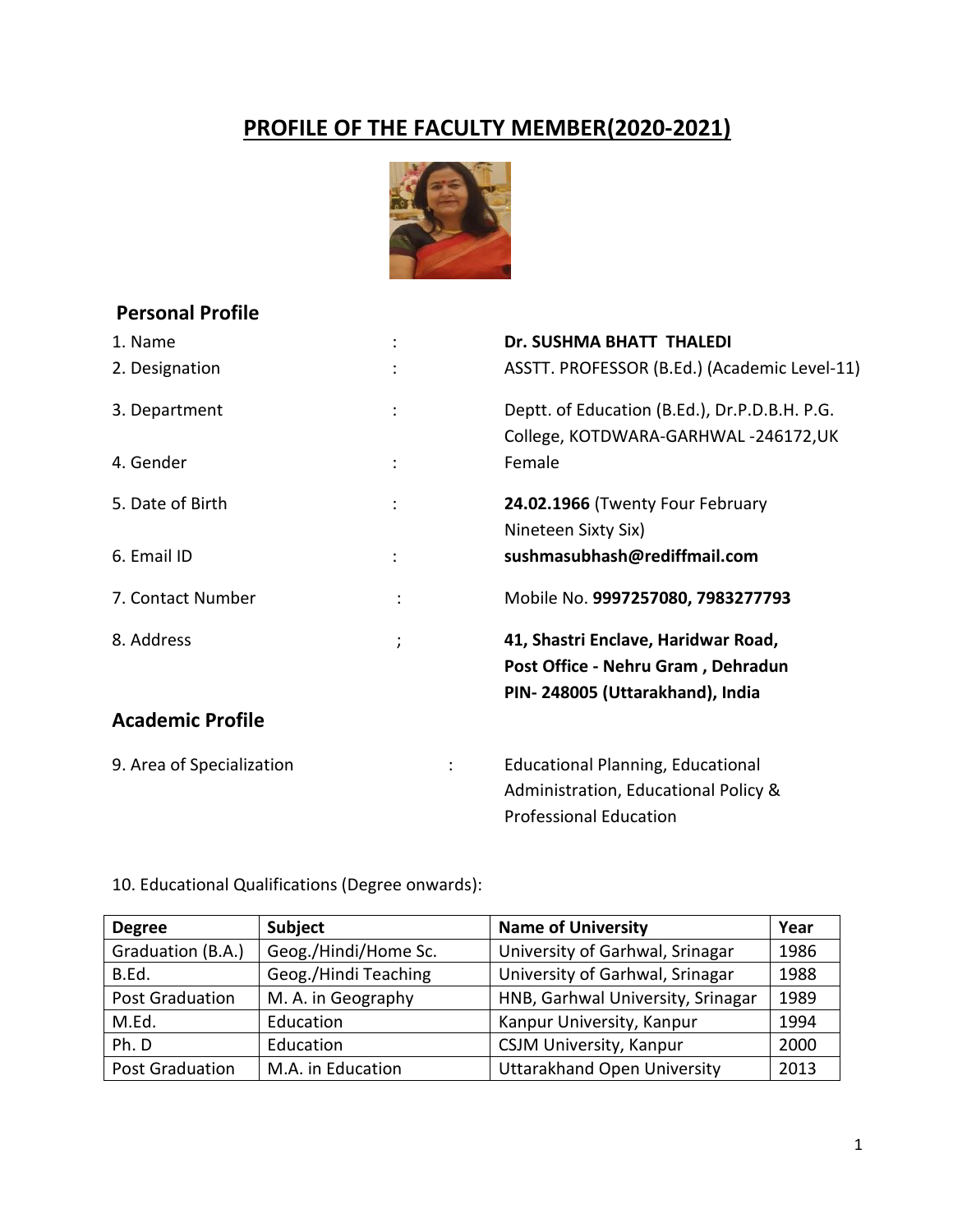# **11. Teaching Experience: (20 years)**

| <b>Designation</b>       | College/Institution            | <b>Period of Teaching</b> |
|--------------------------|--------------------------------|---------------------------|
| Visiting Lecturer (Edu & | Govt. P.G. College, Dakpathar  | 01.12.2001 to 24.07.2013  |
| B.Ed.                    | (Dehradun) & Dr.P.D.B.H.Govt.  |                           |
|                          | P.G. College, Kotdwara-Garh.   |                           |
| Assistant Professor      | Dr.P.D.B.H.Govt. P.G. College, | 25.07.2013 to Contd.      |
| (B. Ed.)                 | Kotdwara-Garhwal-246172        |                           |

# **12. Orientation/Refresher & Other attended Courses**

| SI. No. | <b>Name of Course</b>           | <b>Period</b> | <b>Name of University/Institution</b>  |
|---------|---------------------------------|---------------|----------------------------------------|
| 1.      | UGC-Sponsored                   | 27.06.2014 to | UGC Academic Staff College, Aligarh    |
|         | <b>Orientation Programme</b>    | 24.07.2014    | Muslim University, Aligarh (UP)        |
| 2.      | <b>UGC Sponsored</b>            | 14.02.2017 to | UGC-Human Resource Development         |
|         | <b>Refresher Course</b>         | 06.03.2017    | Centre, University of Allahabad(UP)    |
| 3.      | <b>UGC-Sponsored Refresher</b>  | 02.12.2019 to | UGC-Human Resource Development         |
|         | Course                          | 14.12.2019    | Centre, Punjabi University, Patiala.   |
| 4.      | <b>Faculty Development</b>      | 26.11.2018 to | Mahatma Gandhi National Council of     |
|         | Programme on Nai Talim,         | 02.12.2018    | Rural Education Hyderabad in           |
|         | <b>Experimental Learning</b>    | (One Week)    | collaboration with SriDev Suman        |
|         | and work Education              |               | Uttarakhand University, Badshahithaul, |
|         | School & Teacher                |               | New Tehri Uttarakhand at Shivalik      |
|         | <b>Education Curriculum</b>     |               | Institute of Professional Studies,     |
|         |                                 |               | Shinwala, Dehradun, (Uttarakhand)      |
| 5.      | Capacity Building of            | 06.05.2019 to | School of Education, HNB Garhwal       |
|         | <b>Teacher Educators on ESD</b> | 10.05.2019    | University (A Central University),     |
|         |                                 | (One Week)    | Srinagar-Garhwal, (Uttarakhand)        |

# **13. Corporate Participation at the College Level:**

- (i) In Charge Rangers of Dr.PDBH. Govt. PG College, Kotdwara-Garhwal.
- (ii) Member of B.Ed. Counseling and Admission of College.
- (iii) Member of SC/ST/OBC students Committee.
- (iv) Member of Cultural Programme Committee in College.
- (v) Member of Sports Committee in College.
- (vi) Member of Education Committee.
- (vii) Counselor of IGNOU at PG College Level.
- (viii) Worked as a Resource Person & Member of CTE at College level.
- (ix) Member Swachha Bharat Abhiyan at College level.
- (x) Member Student Welfare Committee of College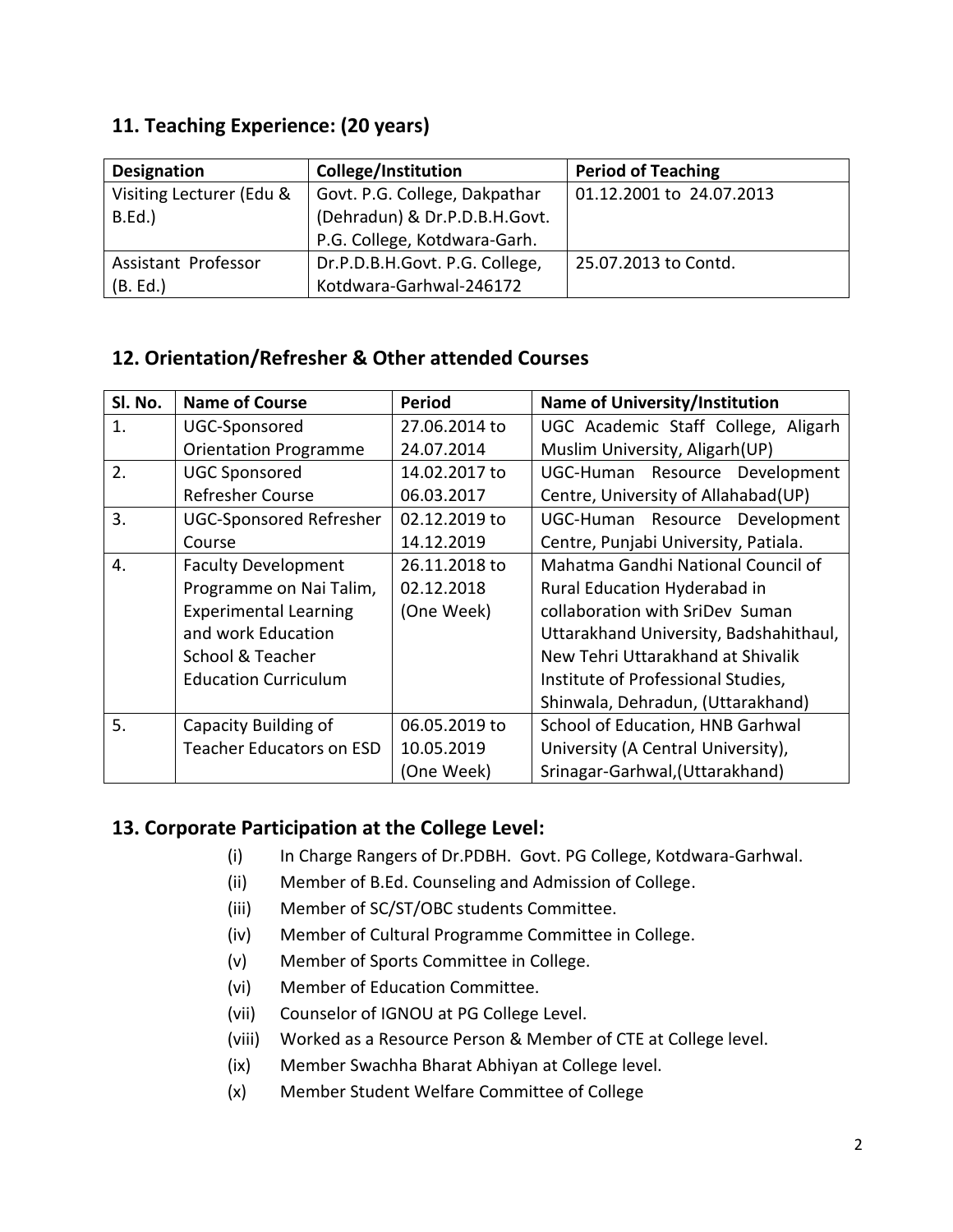### **14. Research Papers Published**

- Research Paper- Topic- " **A Comparative study of Anxiety of teacher of Government and Non-Government Secondary School**" -by Dr. Sushma Bhatt Thaledi and Dr. Harish Kumar, Book Name (Journal)\_ Research Review Journals (International Journal Multy Disciplinary ) e-ISSN:2455-3085, Impact Factor: 5214, Journal No.44945, has been published in Volume-3, Issue-12, Dec,2018, Online Research Journal, Page No.- 1156-1158.
- शोधपत्र- शीर्षक- **'पर्यावरण कय शत्रुप्लयस्टिक'** द्वारा- डॉ. सुर्मा भट्ट थलेडी एवं डॉ. हरीश कु मार, पुस्तक का नाम- शोधादर्श, 01 दिसंबर 2018 से फरवरी 2019 (त्रैमासिक पत्रिका), पृष्ठ संख्या, 77-78, RNI Code-UPHIN-48593.
- International Journal of research and Analytical Reviews (IJRAR):E-9SSN 2348-1269, P-ISSN 2349- 5139 paper presented- "**Education as prevention of child sexual abuse**", published in IJRAR UGC approved (Journal number : 43602) & 5.75 Impact factor volume 6, Issue 2, date of publication: May-2019 .
- International Journal of Research and analytical Review (IJRAR); E-ISSN 2348-1269, P-ISSN 2349- 5138, Paper presented- "**Impact of watching cartoons on behavior of Children**", Published in IJRAR UGC approved (Journal number: 43602) & 5 75 Impact factor volume 6 Issue 2, date of publication: June 2019.
- Title of Research paper- "**Environmental Education for sustainable development**", Title of book- "Biodiversity Sustainability & Environmental Education, Editor Publisher- Dr. Swati Negi & Dr. Smita Badola Budakoti, Edition-2021,ISBN-No-978-93-83837-82-3., edition -2021

# **15. Participation in Seminar/ Workshops/Conferences/ Symposia**

#### **2017**

● National Seminar-" **On best practices in Higher Education Challenges and remedies**", held on 08-01-2017 and 09.01.2017 organised by Vivek College of Education, Bijnor, as a participants.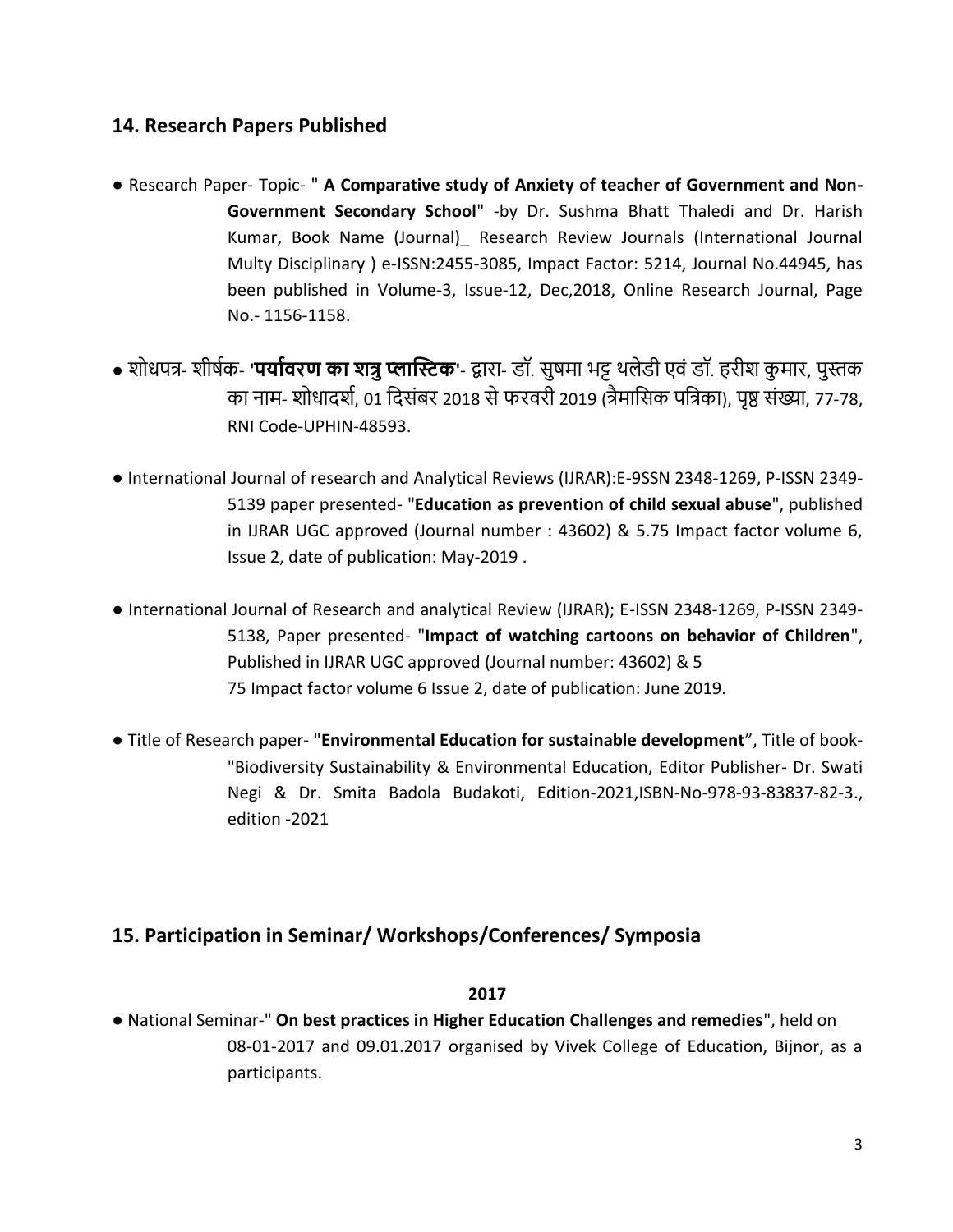- Resource Person- "**Smart class Management Programme"**, from **6th February to 10th** February, 2018 organised by collage of Teacher Education (C.T.E.) at Dr.P.D.B.H. Govt. P.G. College , Kotdwara-Garhwal (Uttarakhand), India.
- **•**राष्ट्रीय संगोष्ठी- "21**वीं सदी में महिला सुरक्षा; समस्याएं एवं चुनौतियां",- दिनांक, 21 अक्टूबर 2018, शोध-**शीर्षक- 21वीं सदी में महिला सुरक्षा एवं समस्याएं और चुनौतियों विषय पर शोध-पत्र प्रस्तुत दकया। आयोजक- राजनीदि दवभाग, गृह दवज्ञान दवभाग द्वारा चमनलाल महादवद्यालय, लंडोरा, रुड़की, उत्तराखंड।
- National workshop: Participated in **7 day Faculty Development Programme on Nai Talim, Experimental Learning and work Education School & Teacher Education Curriculum"** held from **26th November 2018 to 2<sup>d</sup>December 2018** organised by Mahatma Gandhi National Council of Rural Education, Hyderabad in collaboration with Sri Dev Suman University, Badshahithaul, New Tehri Uttarakhand at Shivalik Institute of Professional Studies, Shinwala, Dehradun.

#### **2019**

- National Seminar- on "**Entrepreneurship and Economic development of India**," held on **02-03 February, 2019** organised by Vardhaman Collage, Bijnor (U.P.), Paper Presented on "Scope of Education for creating awareness about sustainable development."
- राष्ट्रीय संगोष्ठी- दवर्य- " **भयरि र् ज्ञयन सींपदय और नवचेिनय**", सौजन्य- देवभूदम दवचारमंच एवंश्रीदेव सुमन दवश्वदवद्यालय के संयुक्त ित्त्वावधान मेंआयोदजि, ददनांक **16 फरवर , 2019** प्रदिभागी एवं वक्ता, शीर्षक " भारतीय ज्ञान परंपरा एवं शिक्षा की भूमिका "।
- As a resource person- Workshop on "**Continuous and Comprehensive Evaluation for Pre-Science Teachers**", held on **26 March to 28 March, 2019**, at CTE, Dr.P.D.B.H. Govt. P.G. College, Kotdwara.
- One day Workshop-"**Science & Technology Application in Rural Areas**"- Organized by Govt. Degree College, Raipur, Dehradun on **20th April 2019**.
- One Week Workshop- School of Education, Pandit Mahamana Madan Mohan Malviya National Mission on "**Teacher's and teaching capacity Building of teacher Education on ESD"**, organised by HNB Garhwal University (A Central University), Srinagar Garhwal held on **01 May to 06 May, 2019.**
- One Week **"Capacity Building of Teacher Educators on ESD"** held at HNB Garhwal University, Srinagar Garhwal from **06.05.202019 to 10.05.2019** organised by School of Education, HNB Garhwal University (A Central University), Srinagar Garhwal.
- राष्ट्रीय मदहला संगोष्ठी : "**सयमयहिक समयवेशन मेंमहिलयओींक भूहमकय**" दवर्यक राष्ट्रीय मदहला संगोष्ठी" शोधपत्र का शीर्षक- "राष्ट्र निर्माण में महिलाओं की भूमिका" पर शोधपत्र प्रस्तुत किया। दिनांक 14 **सितंबर,2019**, आयोजक देवभूमि विचार मंच, स्थान- एम.के.पी. कॉलेज, देहरादून।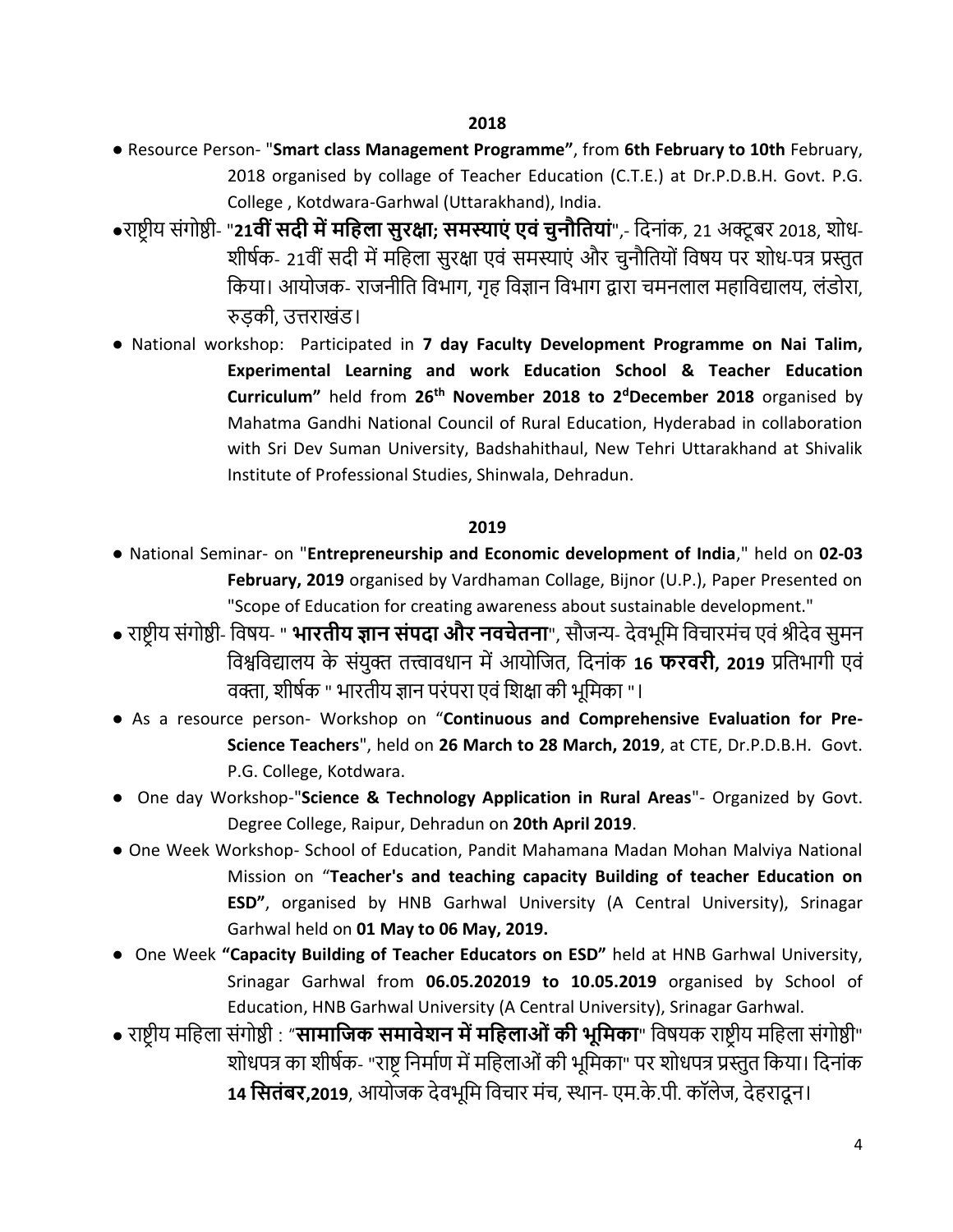- सह आयोजक- **रयष्ट्र र् महिलय सींगोष्ठ**  " सामादजक समावेशन मेंमदहलाओं की भूदमका", ददनांक, **14 सितंबर,2019**,आयोजक देवभूमि विचार मंच, स्थान- एम.के.पी. कॉलेज, देहरादून।
- International (WAHA) confrence "**Global cultural and Spiritual Renaissance**" held on **11th & 12th october, 2019** organised by- Dev Sanskriti Vishwavidyalaya, Haridwar, Uttarakhand.

#### **2020**

- राष्ट्रीय वेदबनार- दवर्य- "युगपुरुर् दत्तोपंि ठें गड़ी जी के जन्मशिी वर्षके उपलक्ष्य मेंदद. **30 अप्रैल 2020** को "**तत्त्व ज्ञानी दत्तोपंत ठेंगडी; विचार दर्शन**" पर गूगल मीट के माध्यम से प्रतिभाग। आयोजक; तपोभूमि विचार परिषद मेरठ।
- National online workshop- on "**Encouraging Drama and art in Education for enhancing Professional Capacities**", held in **13-14 May, 2020** organised by Dr.P.D.B.H. P.G. College, Kotdwara and stage 9 (Mumbai)-as a participant.
- International Wabinar on "**Biodiversity Conservation through Environmental Education for**  sustainable development" held on 29<sup>th</sup> July 2020 organised by Dr.P.D.B.H. PG College, Kotdwara in collaboration with Traffic India as a participant.
- International webinar- "**NEP-2020 Prospects and Changes in Higher Education**" held on **29th August, 2020.** Organized by Govt. PG College, Maldevta(Raipur), Dehradun(Uttarakhand in collaboration with Deptt of Political Science, Govt. Degree College, Ghat, Chamoli(Uttarakhand).
- राष्ट्रीय संगोष्ठी मेंप्रदिभाग- "**विामयन पररप्रेक्ष्य मेंश्र मद्भयगवि ग िय के उपदेशोीं के अध्यर्न क आवश्यकता**" आयोजक- देवभूमि विचारमंच, देहरादून, **दिनांक15.10.2020** को प्रतिभाग (ऑनलाइन)

#### **2021**

- Workshop on TLM- as a resource person organised by College of teacher education (C.T.E.), Dr.P.D.B.Govt. P.G.College, Kotdwara, Topic- **Use of TLM for secondary School**  Teachers on 12<sup>th</sup> & 13<sup>th</sup> March, 2021.
- ●International Seminar- Co-organizing Secretary and participant of International conference on "**Role of Yoga, Peace Education, ICT, Environmental Education for Sustainable development"** on **23rd & 24th March 2021**, organised by Dr.P.D.B.H. Govt.PG College, Kotdwara, Pauri Garhwal, Uttarakhand.
- Organised 3 days basic training camp for Rovers/ Rangers on **03 to 05 April 2021** organised by-Dr.P.D.B.H. Govt.PG College, Kotdwara, Pauri Garhwal, Uttarakhand.
- International Webinar (online) on "**Biodiversity Conservation through Environmental Education for sustainable Development**" held on **29th July 2020**, organised by